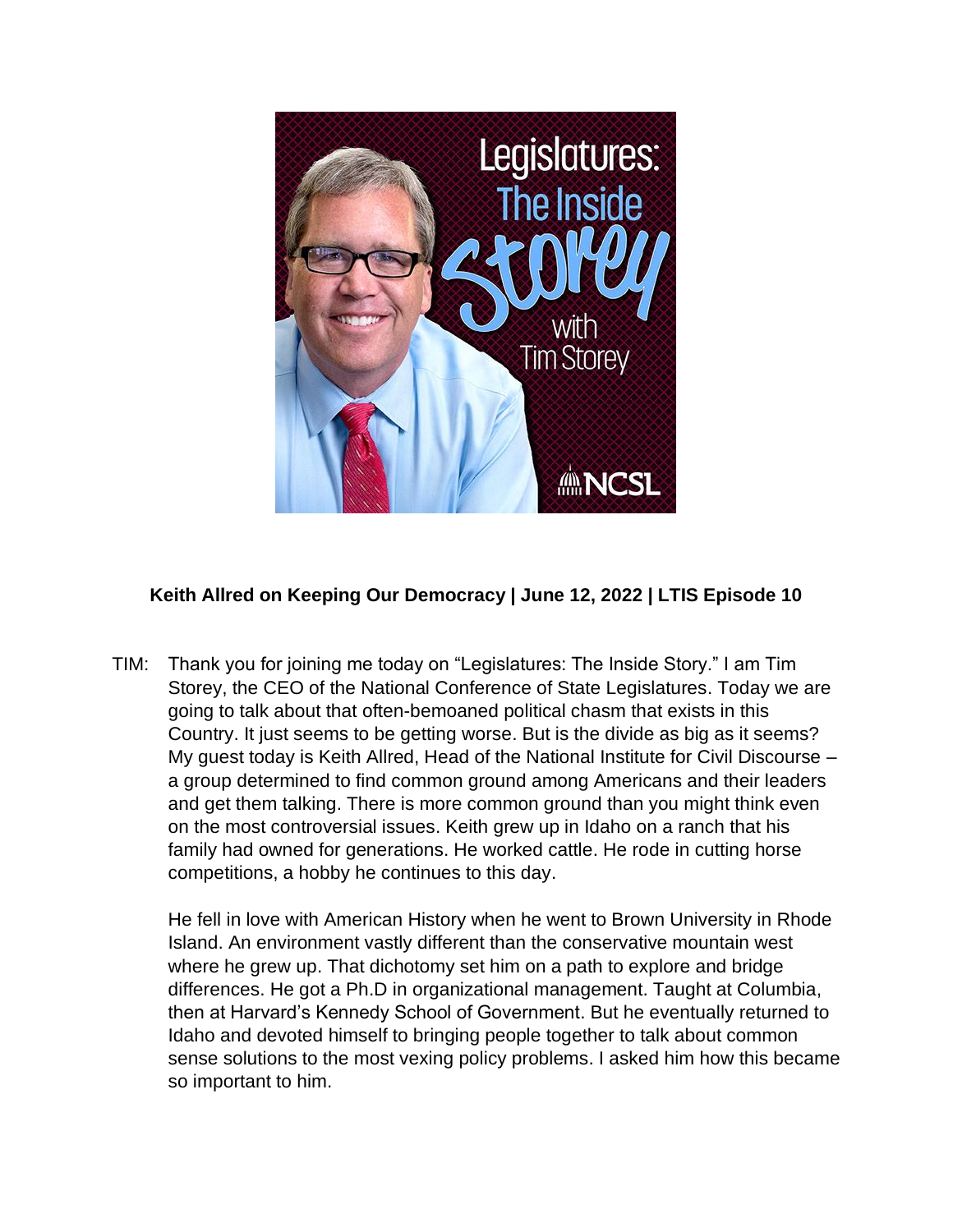KEITH: I was an American History undergrad. I had always been you know just fascinated by the American founding. How do you go from 3000 years of dozens of attempts at self-government that had all failed to just this pretty wildly successful version of it where not only did the American founders make it work for the first time at scale for an extended period of time? But bend the arc of world history so that self-government goes from a laughingstock to a dominant form of government in the world. It's just a stunning achievement and I wanted to understand you know how do you pull that off? What was their secret sauce? And I was fortunate to have Gordon Wood for History of the Early American Republic. Gordon Wood may be the best historian of our founding that we have ever produced. It was formative. It really shaped my life particularly my career.

## TIM: How so?

KEITH: There were two particular insights that were critical in that class for everything that followed for me. One was that the founders diagnosed that the reason that self-government had always failed before is what they called the spirit of party or the problem of faction. But as soon as you put the ultimate power in the people, the people divided themselves up into different groups and tried to drive the government in different directions and the contention that ensued made the government so incompetent and unstable that it opened the door for despotism to come back in. The second insight was that their answer to that problem was to erect barriers so that it was really hard for any one party to impose a will on everyone else. So, this is why we take the separation of power further than anyone else for example. But coming out of there with the implications of those two insights for me was that it put a real premium on our ability to finding champion solutions wise enough to attract broad support since by design the Constitution is meant to check anything else. So that became kind of the consuming passion of my career is to figure out practically at scale in a country of over 300 million people teaming with diversity, how do we find and champion a kind of diverse broadly supported solutions that the founders envisioned.

TIM: How do you wind up at the center, the Institute, I'm sorry, for Civil Discourse?

KEITH: I'll just hit a couple of them you know main steps along the way. I ended up transferring to Stanford and graduated from there. Went and got a Ph.D in Negotiation and Conflict Resolution at UCLA because I wanted to say, hey, how do we work across these divides. I didn't intend to be a scholar. I really wanted to you know be on the ground working to find those kinds of broadly supported solutions but had an offer to join the faculty at Columbia coming out of grad school. And if you are a Twin Falls, Idaho kid, you're like oh boy Columbia professor sounds pretty good. I'll go do that for a little bit. Three years into that, the Kennedy School at Harvard called me and said hey we are going to hire our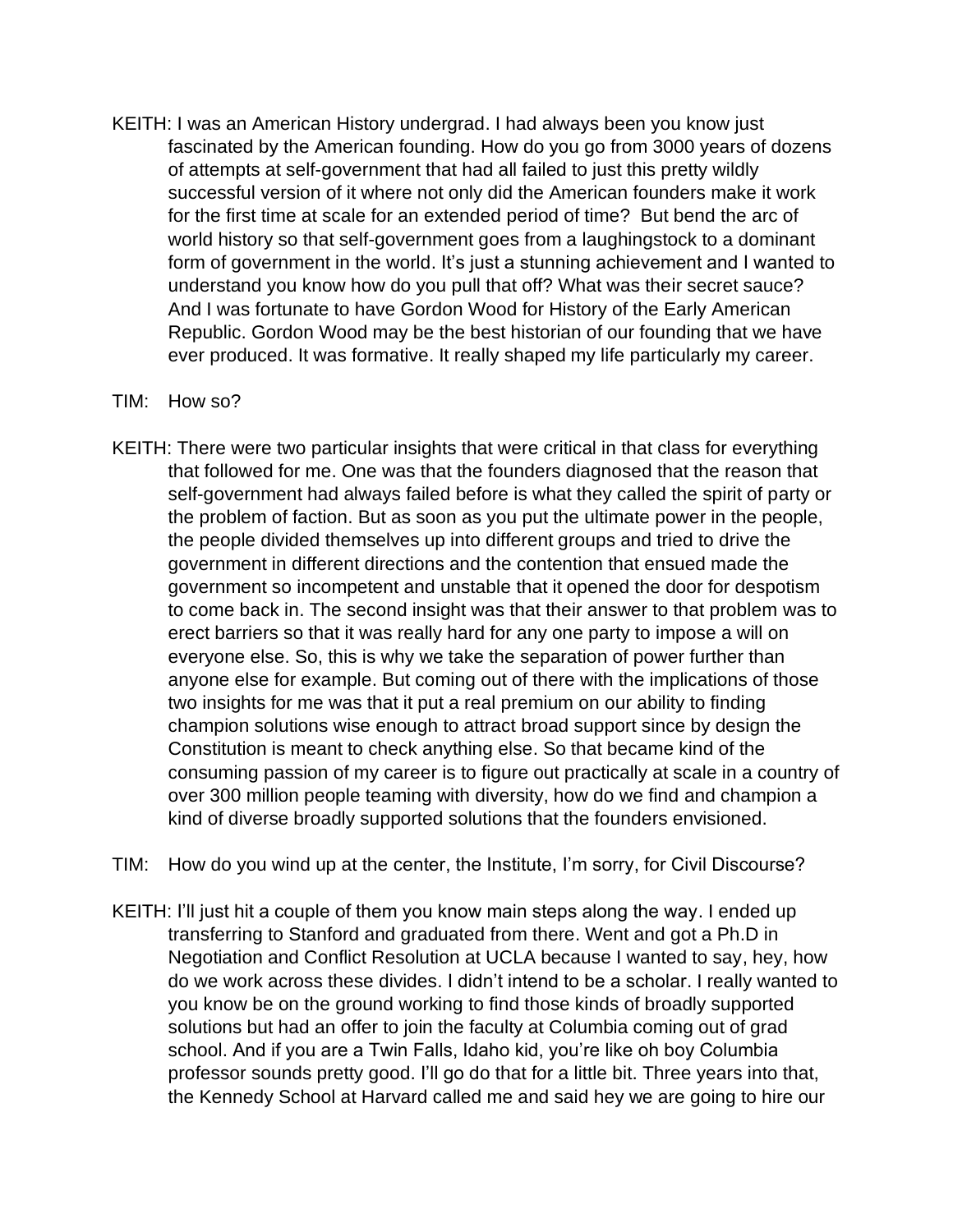first ever position in negotiation conflict resolution. Would you be interested in that job and went there for five years and said man, this scholarly thing went a lot further than intended. Did end up resigning that position to move back to Idaho so that I could pilot sort of the thrust of where my research had been taking me. You know, I was in this hunt for how do we find and champion into these broadly supported solutions at the scale of the country today and had what I thought was an idea that might work which is what became the National Institute for Civil Discourse Common Sense American Program. But I wanted to pilot it at a state level first, so I moved back to Idaho and piloted it there and it was basically a citizen's organization. Idaho Pilot we had 1,700 Republicans, Democrats and Independents from across Idaho in a way using online tools to make it efficient and easy of finding and championing those kinds of solutions and then championing them into the state legislature.

And so, we just passed a raft of legislation that way over a five-year period. And so, it completely exceeded my expectations for how effective it was. And so then at the end of five years, I said well you know we've proven the concept at the state level about as well as we can. We ought to try to scale this to the federal level so I started taking steps to launch it at the federal level. National Institute for Civil Discourse NICD contacted me. I had been involved with them since their beginning and they knew about this idea and they said hey we hear you are getting about ready to launch the federal version finally. And I said yeah. And they said you know we really like this idea and we think it needs a good platform so why don't you come and lead the whole institute and bring that program with you and integrate it into those programs. You know, with that, Tim, if it's alright, I'll just tell a little bit of the origin story then of NICD that, why that was so compelling. Many people are familiar with the Tucson shooting that killed six and injured another 13 including Representative Gabby Giffords. A part of that story that a lot of people don't know is that Representative Giffords approached the University of Arizona just two or three weeks before the shooting and shared with them her concern about declining civility and bipartisanship. And in Congress, the Affordable Care Act debate was going on at the time and she was less than impressed with both sides in that debate. And so was encouraging the University to establish a center and an institute on that. So then when the Tucson shooting happened just a couple of weeks later, they were committed that that not be the last chapter in the story. They really were able to put together an incredible advisory board. So, George H.W. Bush and Bill Clinton were the honorary cochairs. Tom Daschle and Sandra Day O'Connor, Colin Powell, Madeline Albright, Katie Couric, Al Simpson, Olympia Snow, Bill Richardson – just this. I don't think there has been a more impressive group of bipartisan leaders in the country standing up for the proposition that we got to engage our differences more constructively.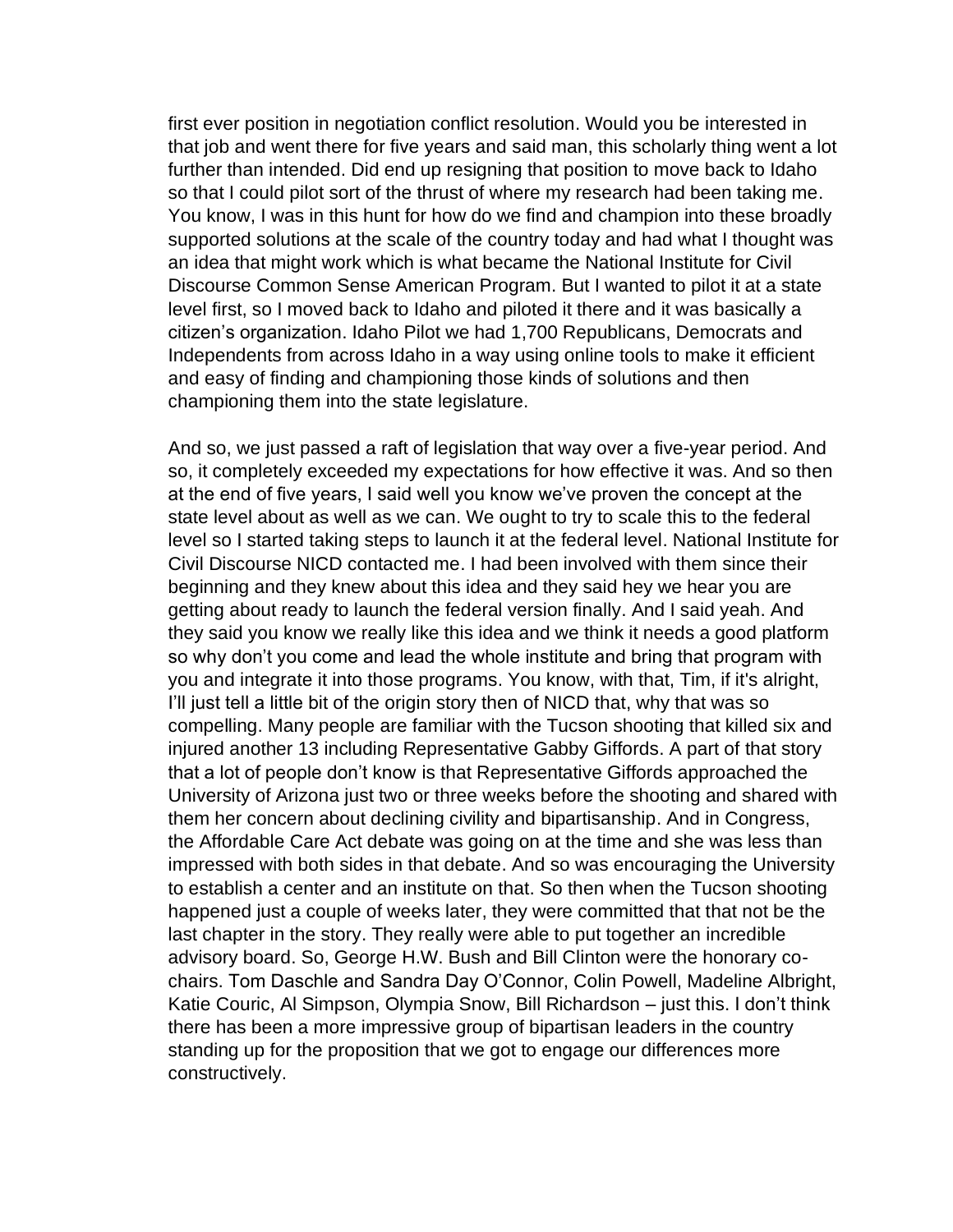When they called and said hey, we would really like you to bring Common Sense American program to NICD and lead the whole institute, that was a pretty compelling opportunity. That was in 2018 and you know the polarization has continued to get worse and it just felt like the existential challenge of our times to be working on and I couldn't think of a better platform than NICD to do it from.

*(TM): 8:16*

TIM: And the mission of NICD?

KEITH: To build the Nation's capacity to engage our differences constructively.

- TIM: Build the Nation's capacity to engage differences which you know of course, I would say, you just described the legislative process. These are institutions that were built to have constructive conversations right.
- KEITH: Yeah. And again going back to the founders. They saw it as the essential challenge as managing the differences, factional partisan, however you want to describe the differences in a constructive way so that you didn't end up tearing yourself apart like every other republic had done in history.
- TIM: We always find ourselves in these moments in history and we think that it's never been like this or it is worse than it has ever been. And we need people like you to grant perspective and sometimes the answer might be yes that's it's never been. You know the Civil War would be the low point of American history where we literally started to kill each other. Can you give us a perspective on how bad it is?
- KEITH: You know as you noted, we have been more deeply divided in our history before. Certainly, the Civil War. I think arguably the you know Civil Rights and Vietnam era we were more deeply divided. What is unique about our period and the worst it has ever been in American history is how much our divisions play cleanly along partisan lines. In both the Civil War and the Civil Rights Movement and Vietnam era, those deep divisions crossed party lines. So, you know the attitudes over slavery, you had pro and anti-slavery attitudes in both parties and of course that ended up blowing up a two-party system at the time. And the Whig party went out of existence and the Republican party became into being there and so that kind of scrambled things so things didn't break cleanly along party lines. You know a higher percentage of Republicans in the House of Representatives voted for the 1964 Civil Rights Act than Democrats. So, a few points then to sort of document that on that point of partisan divisions, it's the worse it has ever been. Lots of data on that. The most compelling data I would say is research by two political scientists, Keith Poole and Howard Rosenthal, who have come up with a way of analyzing the more than 14 million roll call votes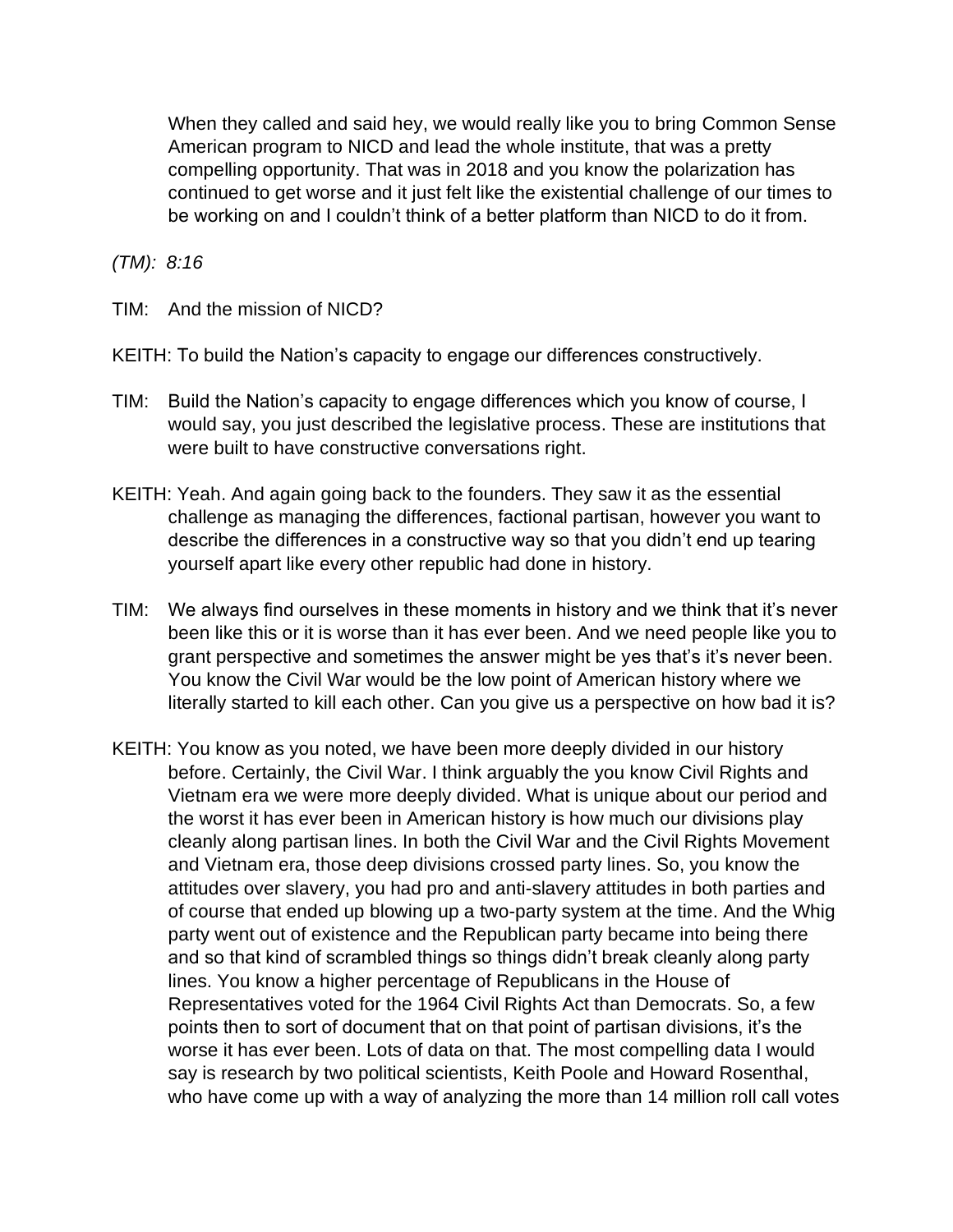cast since 1789 by mathematically calculating you know using every vote. OK, if Elizabeth Warren votes this way on a roll call vote, who votes with her. Who votes on the other side? You can do that across all those votes and come up with a dimension on which you can score every single member of the House and Senate going all the way back to 1789. It's a very rarest measure just how polarized are we. Going all the way back to 1789 and when you run those numbers, what you find is that in the  $114<sup>th</sup>$  Congress in 2015 through 2016, we broke the record that had stood for 205 years as the most polarized Congress there had ever been.

But Tim, that's not even the most alarming part of it. The most alarming part in my view is that it's a more than 40-year trend line of accelerating polarization. So, we've had periods in our history of spiking polarization along party lines, but they have tended to come down about as fast as they spiked. We have never had another period in American history of more than 40 years of continually accelerating polarization. And so that's what is really new and challenging.

TIM: A couple of things come to mind when I hear that. One is it strikes me in talking to legislators who talk to their constituents that there is a massive chasm between the epicenter of American views on issues and these, the two-party polarization right. So why are we so polarized with the party leadership and obviously you've got media outlets which are pure, undistilled versions of the doctrine of the two parties let's say. And then there's versions of that to the left and to the right. So, I think what you are saying is entirely accurate. But then I think about what happens at state capitals where we know that roughly 87% of legislation is bipartisan. Some of that means they've picked up one or two votes from the other side, but a lot of it is just unanimous voice votes on local bills and just like hey we are going to take care of the state and do what is right.

Now, I am concerned that this hyper polarization is leaching out to capitals and how do you reconcile what you just described as a, I'm not saying a uniquely Washington problem, but this hyper polarization as you look at votes. And I think the House or the House and the Senate. We don't need to get into that versus where most Americans are. And the thing is you can cite issues that would play both directions and I think you know which ones I'm talking about where Americans really are in agreement on but this is from the left and the right and not just. You know people are going to instantly think we are talking about abortion or gun control. Some of these really lightening rod issues, but you know they are coming from both sides and have a lot of common ground. Why massive disconnect between where the American people are and where our politics are?

*(TM): 14:13*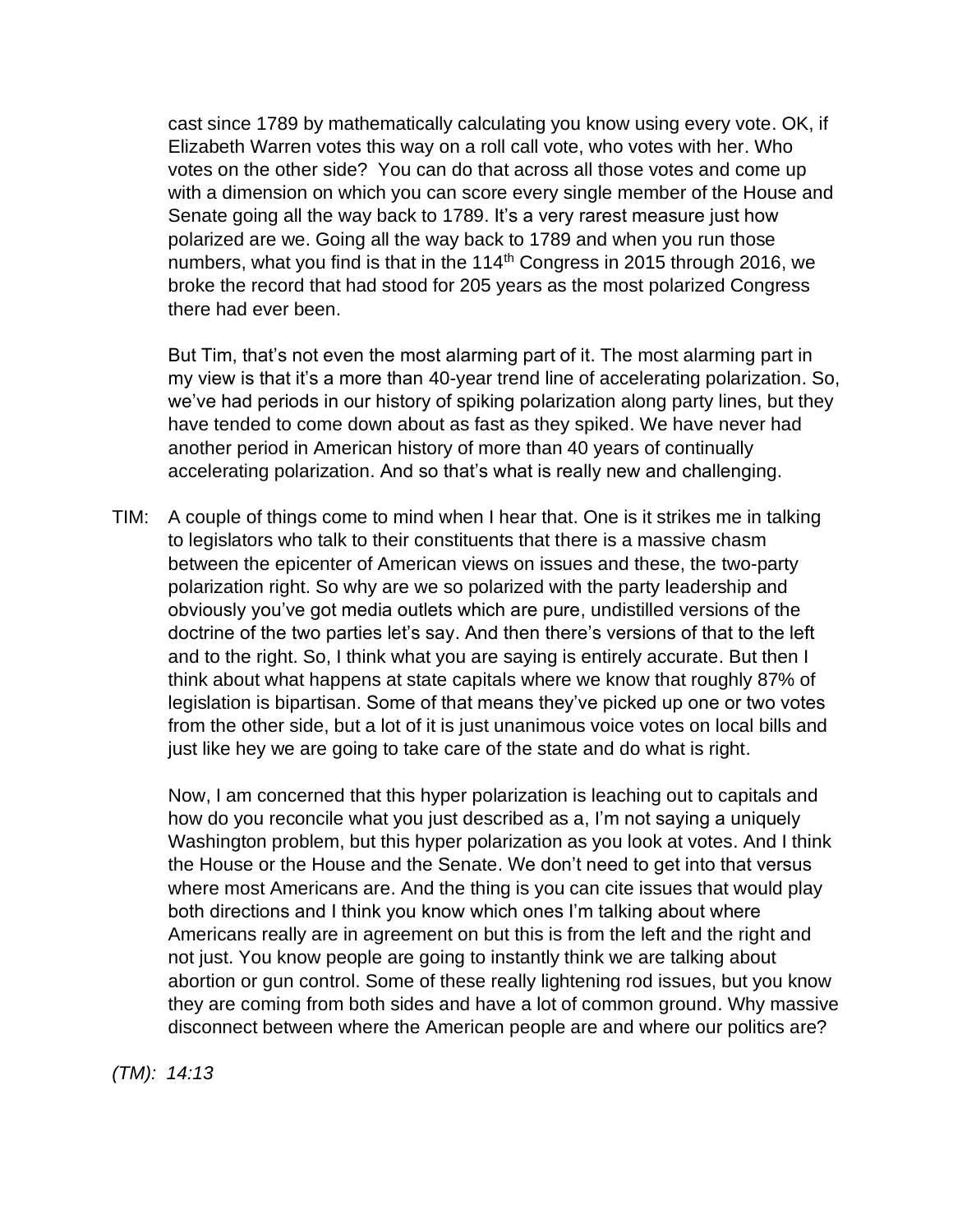KEITH: There are policy proposals within each of those areas that will attract 70, 80, 90% bipartisan support even on those tough issues. The question is why and what do you do about that and I think there are just a host of issues to explain. I'll just mention a couple that I think are important at explaining. How is it? What is supposed to be a representative government, we have a government that is more extreme than we are as a people. I think the first step to me the first order effect that comes earlier and is the deepest thing that everything else afterwards is connected to in some way is that the two parties began to sort themselves out ideologically for the first time in the 1970s.

For a set of odd historical reasons, the United States has always had ideologically mixed parties. Yet a real mix of liberals, moderates and conservatives from both parties. In our lifetimes, you know, conservative Southern Democrats and liberal Northern Republicans were pretty common. That just really is not true anymore. There are virtually no conservatives left in the Democratic party and few moderates. Virtually no liberals left in the Republican party and fewer moderates. So, the parties began to sort themselves out and that gave rise to the extremism among the elected officials. The ideology sorting starting to sift down to everyday Americans so they started to sort themselves under the two parties in more ideologically consistent ways without getting as extreme on the issues. But then the second order of effect that has been really devastating is that starting in about the 1990's, we started to sort ourselves socially as well as politically and align them with our political identities. So, you get ideology and party aligned first beginning in the 70's. And then in the 90's, social identity. So, in the 60's or 70's if you knew whether somebody lived in a rural or urban area. If you knew how often they went to church and you knew what their race was, that told you almost nothing about their party. Today it is highly, highly correlated. And so, we've stacked on top of our political identity in a way more deeper social identities and that's what's given it it's really tribal feel of an us versus them. It's not a dispassionate policy judgement anymore. It's like this is my tribe and I've got to defend it against that dangerous tribe over there. And that really then cranked up the bitterness of it.

So, I would say, the original fuel for the fire is the ideological sorting of the parties. You add some really heavy fuel and accelerant with the social polarization and then put some more accelerant on there like social media, like cable news that is segmented into the liberal and conservative. And you know some of these other things. Boy, we've really got a bonfire raging now.

TIM: And I'm thinking about inside legislatures too right who are, who operate in the real world here in this environment and they come together. And we have seen beginnings of this process where there is less conversations. There's less getting to know each other you know finding out hey we've got so much in common. We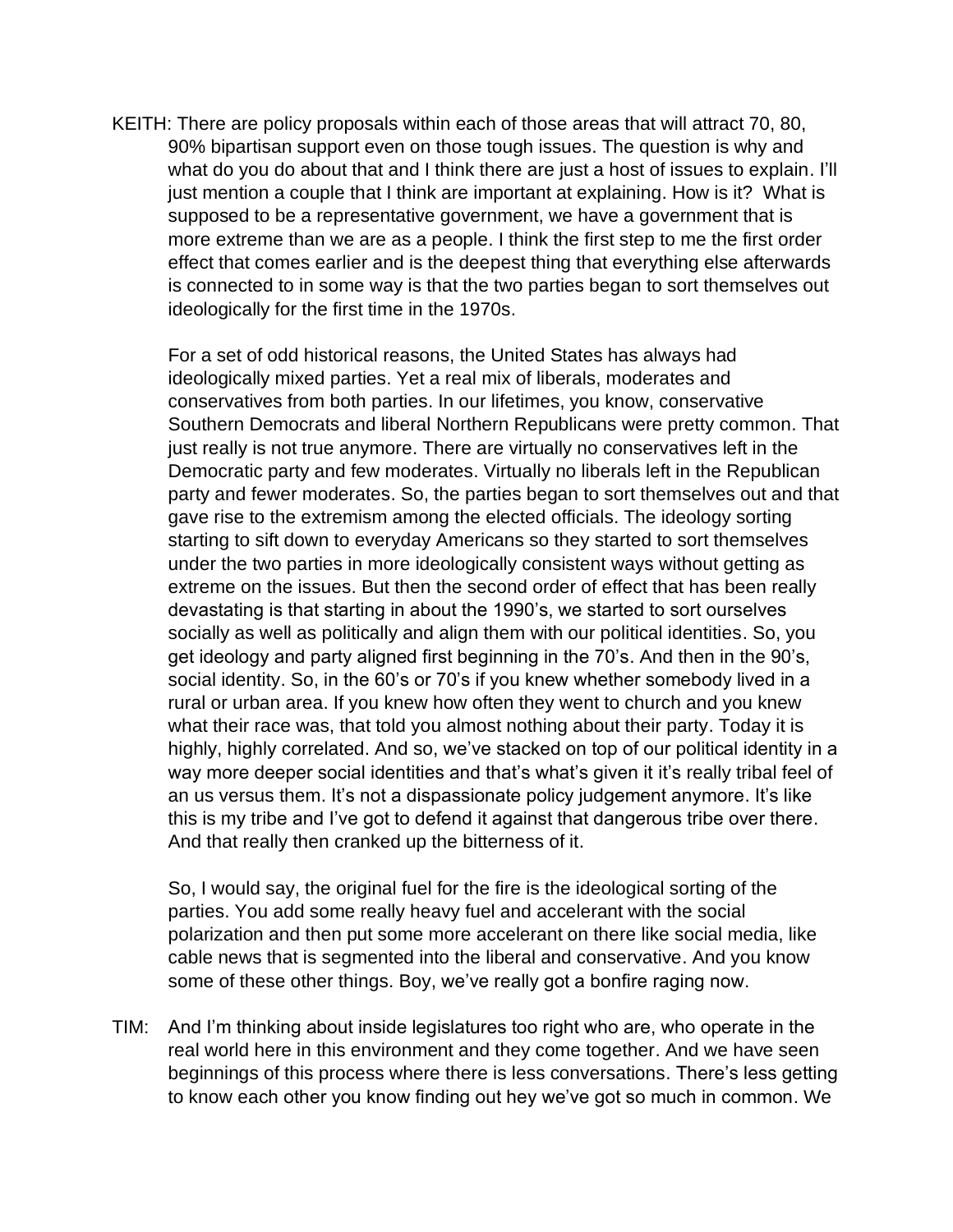are diametrically opposed on our views of the world of key issues, but we share these fundamentals in common and a lot of that has to do with talking with each other right. And approaching each other as people who you respect who have value and have ideas that are valid even though they might wear one color jersey or the other. Is this why National Institute for Civil Discourse is so important?

KEITH: Yeah. I mean that is absolutely our mission is to you know if we are going to engage our differences more constructively, we have to do it in a way where we recognize a human being and a fellow American on the other side of the political divide and not just a competing political, a stereotype of a competing political position. And this point that you are making, Tim, about you know that personal human connection, I think is part of the reason that state legislatures aren't as toxic as Congress is. You know a couple of things that have happened in Congress over the last couple of decades that have also been accelerants one is just the schedule. You know they basically start on late Tuesday morning or Tuesday afternoon. They end by Thursday early afternoon and they are spending a lot of time on planes. It used to be you know you would move here if you were elected to Congress, and you'd have barbecues on the weekend with your spouses and kids and so they really did get to know each other as human beings in a way that they just do not. It's much bigger than most state legislatures, than all state legislatures, and just much more impersonal that way.

In state legislatures, you still have a little more of an opportunity to get to know each other as human beings. And so, I think that's you know, Tim, as you know NICD looks out at the nation and how are we going to address the polarization problem. We really put a premium on state legislatures and state legislators as critical leaders to get us beyond the kind of crisis we're in right now. And that's part of the reason I think is that state legislatures are in a little better position on this is because they are still engaging each other as human beings a little bit more than we are in the Congress.

## *(TM): 20:05*

TIM: I hear you. But I also have in my mind that members who have told me in campaign season, not even campaign season. Out of campaign season. You know their opponents make accusations about them in campaigns that are so much farther beyond the pail than I think we were maybe 20 years ago. You know the shell is pretty thick by the time you wind up on the floor for swearing in day when your opponents led by maybe the opposing caucus leader have and you happened to make it through. You won. You got to the floor. The other party's leader has said you know you want to you know kill grandmothers or you know put puppies in the ocean. I'm trying to think of something horrific that's not so awful and graphic, but you know you've been called awful things. Now you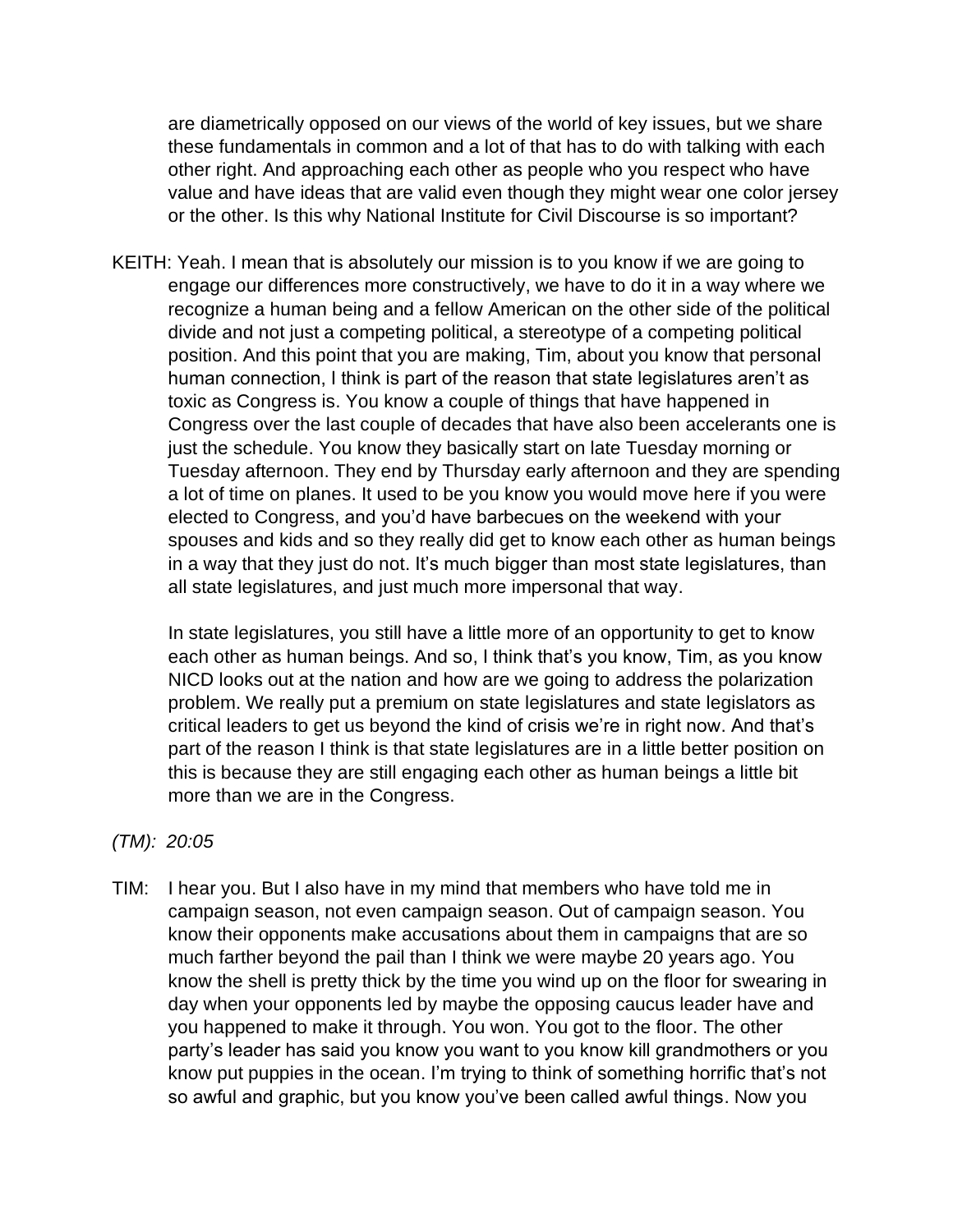have to say oh okay, I guess we can be friends, but you know that cut pretty deep. That was pretty personal. I'm concerned about that. How do we solve that problem?

- KEITH: I wish I had a silver bullet for it Tim. You know I'd like to say there is an easy answer. It is just honestly a very, very tough problem.
- TIM: The toxicity of the campaigns and the dialogue that happens outside the capitals in social media. How do you just pretend that doesn't exist? That's you know.
- KEITH: Just to pile on for a second on how bad the problem is and then I'll try and say something a little more constrictive of what we do about it. Those conditions that I described of what has happened over the last 40 years or so in this country to bring us to this state means that that kind of tribal warfare of stirring up the pot to mobilize people with anger and fear to say do you see that tribe over there? They are really extreme and dangerous. You need me to protect you from them has just become more effective under these conditions that I described. That's a much more powerful campaign tool than it used to be.

And the problem is that if we have a system set up where you can win elections by playing that game, that kind of tribal stirring the pot game, there's always going to be somebody willing to do that you know if you can win that way. If that's a good strategy for winning. The challenge is you finish that campaign, you make it to the floor, you take an oath in office to support a federal constitution and all state constitutions are very similar in structure that has purposedly made it nearly impossible to actually govern in the way you campaigned. So, you can win campaigns that way, but you cannot govern in our system that way by design of the founding fathers. And I think that's one thing we've got to recognize is you are going to run head long into the barriers that they founding fathers purposely erected to that partisan governing that you ran on. And so there really is this kind of fundamental clash in a way that has not been true before between the current two-party structure and our constitutional structure. So just to pile on how deep the problem is and how much, how hard that is to engage the other side to find solutions that are wise enough to attract broad support if you had that kind of name calling in this role sort of campaigns.

TIM: What is the National Institute for Civil Discourse doing to try to address this?

KEITH: A couple of things then you know of what you can do about it. As you know, Tim, NCID has a program called Next Generation, which is dedicated to state legislatures and state legislators, and you know that will tell you again that we vote with our feet strategically. When we look at okay how are we going to build the Nation's capacity to engage differences? Where do we go that are the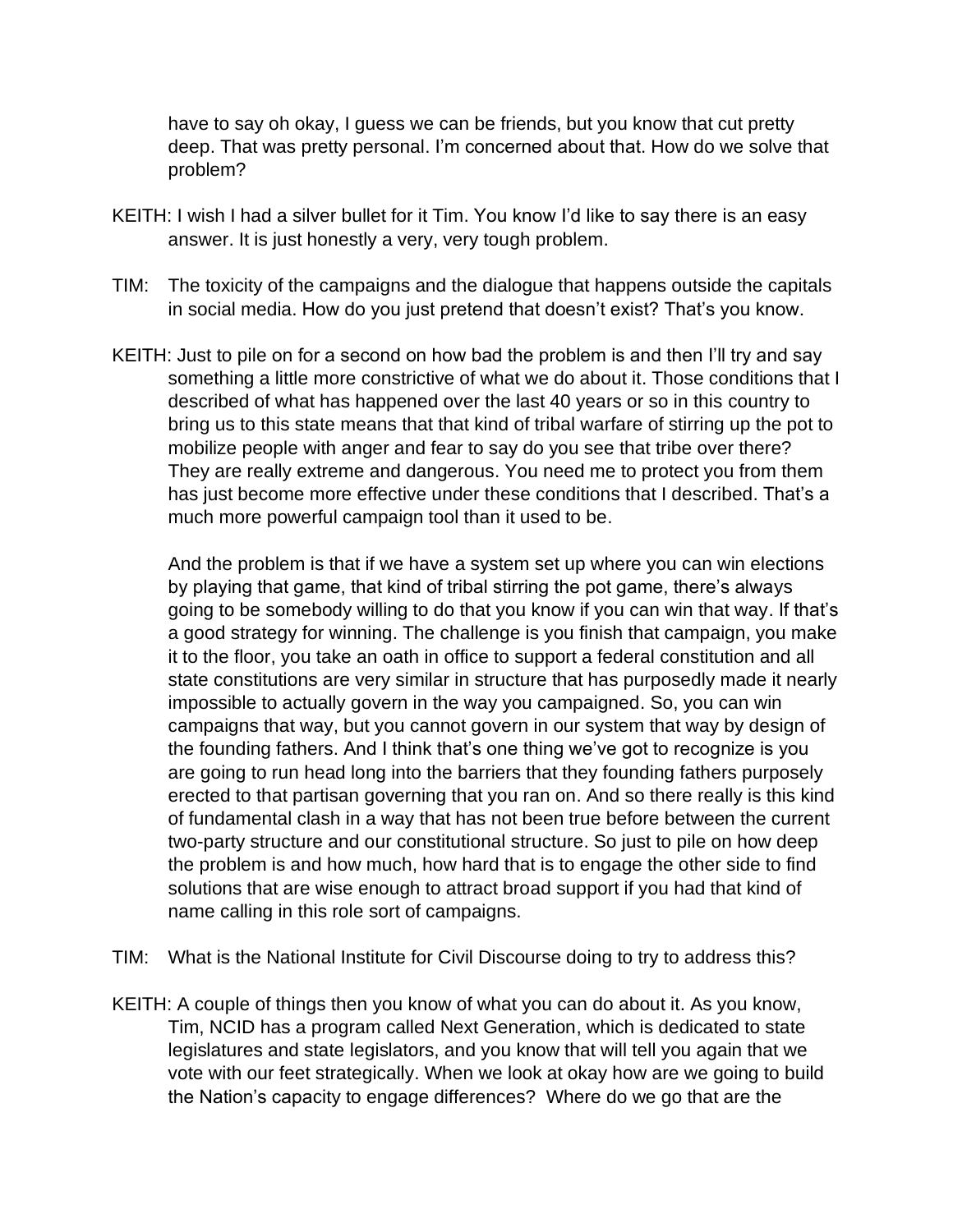biggest most important levers? State legislatures really loom large in our view and so we've dedicated a whole program to that. So, we have our building trust through civil discourse workshop that we do. I tell you. It won't surprise you at all, Tim, and it won't surprise people who actually have experience in legislatures, but there is so much good to build on in legislatures and I'll. You know, one of the things we do in our building trust through civil discourse workshop is we start with what is called the personal journey where you know we breakout into you know groups of 20 or 30 legislators and we have facilitators who are state legislators from another state, a pair of Republican and Democrat facilitators for each group and they just share the story. You know each person is asked to share a story of a person or an experience in their life that was deeply formative for them and shaped who they are.

It is just amazing how much you can find. Colleagues that have been in the legislator together for 20 or 30 years and have never talked to each other at that level. And how much that changes it when they discover the humanity on the other side. And I've seen crusty old conservative cattle ranchers in Idaho to you know far left folks do that and just come away really deeply feeling in their bones and in their heart how much we share. And then that opens up for more constructive kind of practical problem solving and we get all the way to an action you know action plans for how do you build better ability to engage differences in your legislature. And cool things come out of those. I don't think our workshop was the sole source of this, but I think it was part of it and Maine as I'm sure you know, they changed their seating so that it was Republican, Democrat, Republican, Democrat. And as one Maine legislator told me it's a lot easier to work across the aisle when there is no aisle.

You know they come in on Monday after the weekend and they are sharing pictures of their grandkids and what they did over the weekend. And they are engaging each other as human beings. And then when it turns to the hard task of legislating and addressing difficult problems, they are in a better shape to do that.

## *(TM): 26:32*

TIM: I think you and I are both sort of optimist. I can obviously sense that in the work that you do and we see that. I mean I've seen it many times where it turns out just a small conversation you suddenly discover you have something really in common with someone who may seemingly be the other side of the world from where you are and you may never vote the same on a bill the entire session, but you might co-sponsor one bill because it turns out you share this one thing. And like hey my incredibly urban district has this same problem with your incredibly rural district or two suburban districts from the opposite sides of the metro area for that matter. So, I think this is a very powerful elixir. But there are counter forces. I mean it is. We are politic. I mean sometimes leaders don't necessarily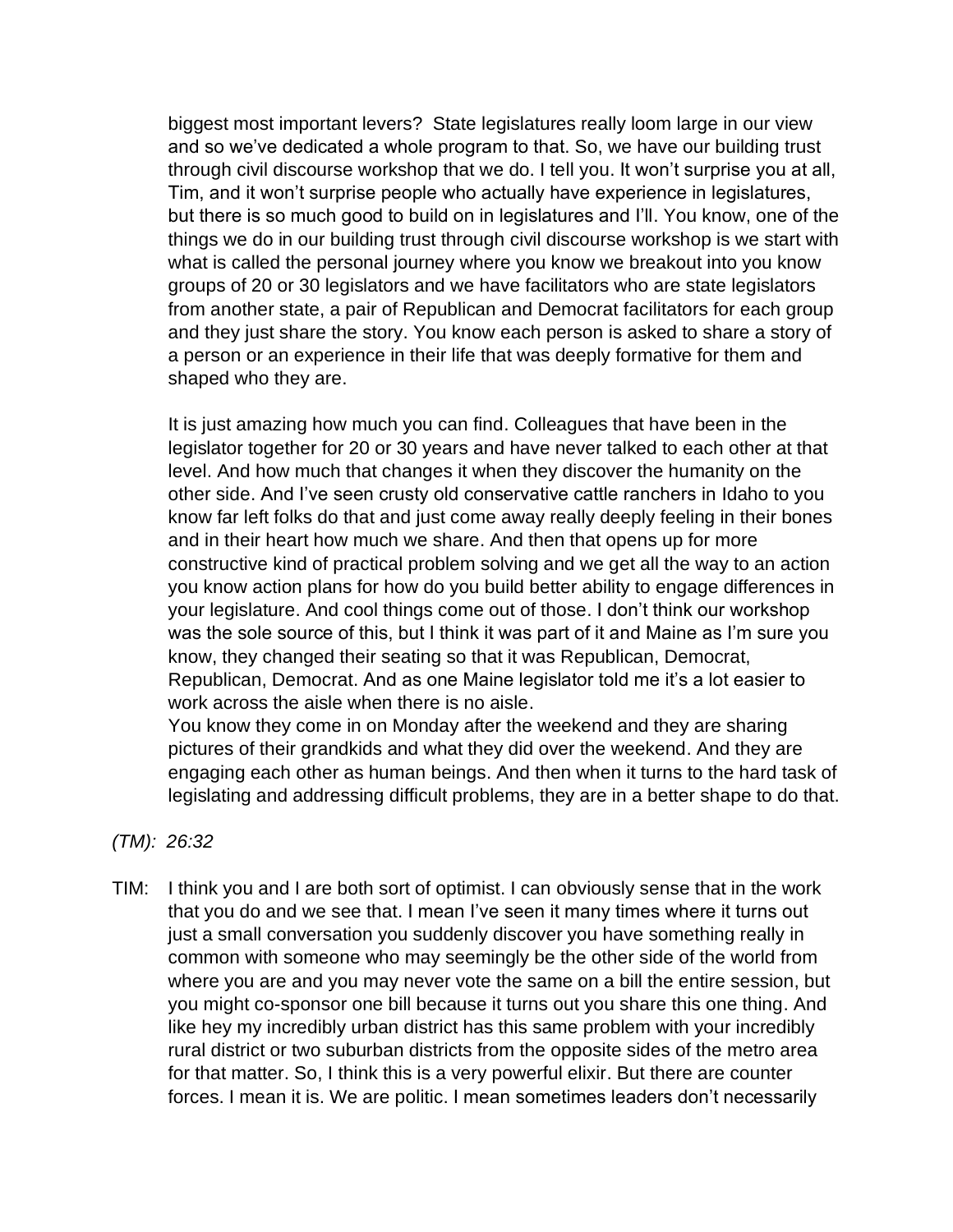want their members talking a whole lot to the other side because they want to keep that caucus tight and inline cause they've got some big priorities. So, some of it is convincing I think leaders and others that this is a good thing. That you know that you know yeah you may get the core bill through that you want. And maybe they will be perfect, but how often do we hear don't make perfect the enemy you are good which seems to be a real plague upon us that you know you've got these purists who seem to be more in power than before.

KEITH: There is a point that you are making that is implied to what you are saying that I think is worth amplifying. It's really nice to have more pleasant respectful relations right. And we'd like that for its own sake. But it's most important for our ability to actually problem solve and deal with the tough issues so that we get to better outcomes. I think sometimes, Tim, people can hear us talking about let's be civil and let's be nice to each other and they are maybe hearing compromise in like you are asking me to abandon my convictions. And that doesn't feel quite right to them either – understandably so. And I think James Madison's point was no the point isn't to abandon your convictions; it is that diversity of convictions that actually gives it the rigor to enact better policy. That is we want to subject policy to a rigorous view. How does it look from this perspective? How does it look from that perspective? And if we haven't found a solution yet that is wise enough to attract broad support, we maybe haven't found a good enough solution yet and we need to keep working on it.

So, it's not just about compromising and giving up on your convictions, but it is expressing those, but having this focus on the merits rather than the food fight and attacking the character and the person on the other side. It is let's engage in ideas on the substance of it. And it's not just about signing kumbaya and compromising. That's a value, an asset that we have a diversity of opinions. We just have to be able to engage them in constructive ways on the merits rather than these food fights were we are you know just impugning each other's motives and character.

TIM: I think about the you know the highly polarized issues such as guns in America and it would seem that everyone's minds are made up. That there is just so little room for what you just described. Now I'm choosing an issue that is hard packed or hard baked. It's hard to have any conversation because people have decided, and we could go down a list of these issues which the list leads us into this perpetual stalemate of you know one side says there's no problem and the other side says you've got to make these huge changes and nothing changes. And that goes on issues on both the left and the right. Are you optimistic about the endurance of democracy that we've established, or do you think we need to have some sort of fundamental structural change?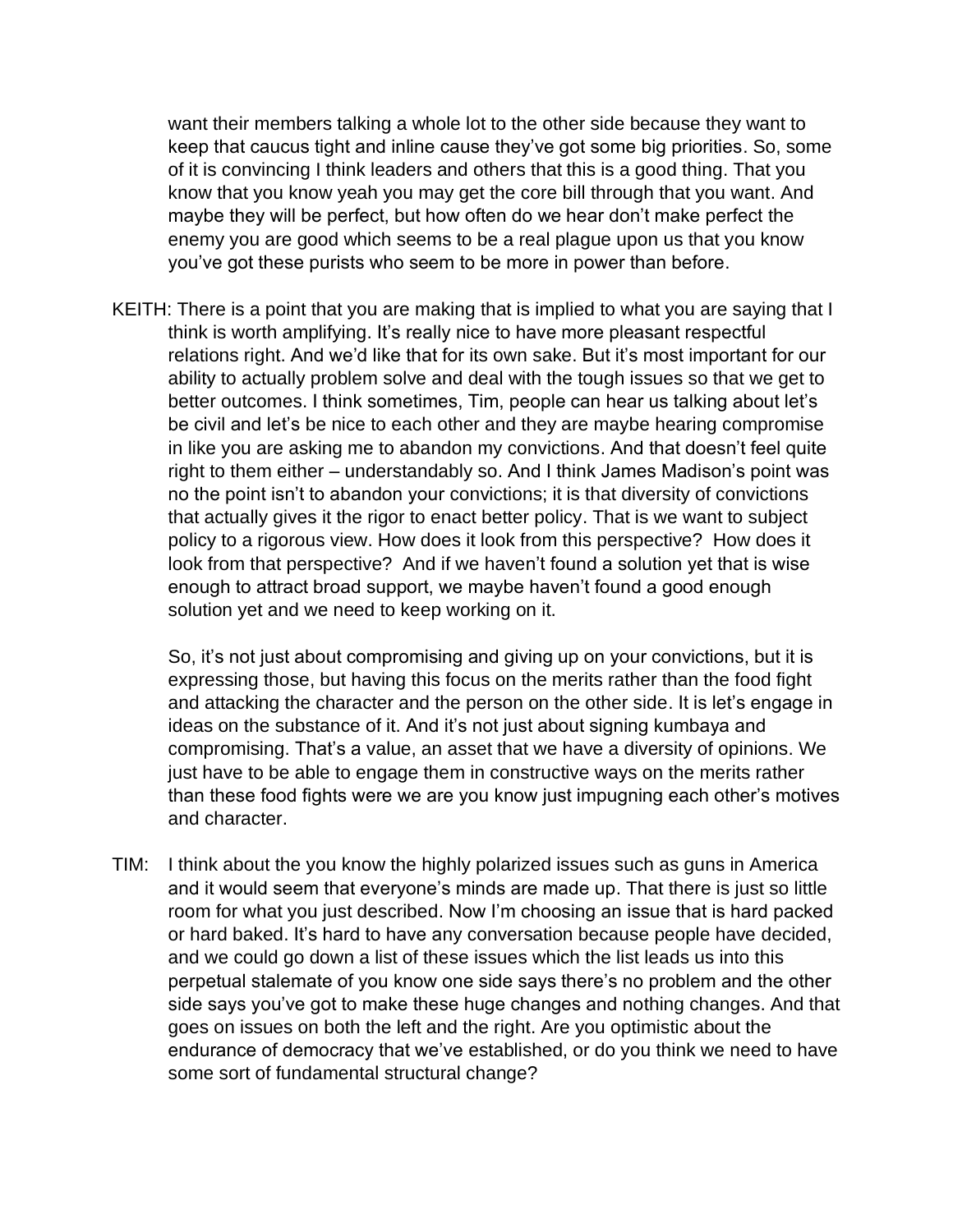*(TM): 30:49*

- KEITH: As you've heard, Tim, I'm pretty sober about the challenges that face us. I wouldn't pretend that they aren't deeply concerning. At the end of the day, I remain optimistic and here's a couple of the sources of the optimism. One is this point we were making that the American people are not nearly so divided on the issues as the media would have us believe and as it appears if you are looking at Congress and to a degree state legislatures. I believe the American people will be our saving grace as they always have been in the past. Now it does mean that the American people need to step up more and you know one of the problems is while most Americans are not as deeply divided on the issues, there are also not that active in politics. It's the most extreme who are the most active in politics and they talk the loudest and the longest, so they have an outsider impression. So, the rest of us that have been a little bit wilting lilies and you know wallflowers and not willing to engage are as much to blame as anyone else. And that's what our common-sense American program at NICD is all about is a chance. We now have over 38,000 Americans who have joined that. And it is a way to get engaged that doesn't ask very much of you. You spend an hour a year reviewing a policy brief and then weighing in and has been highly impactful. The first two issues we worked on were surprise medical billing and infrastructure and they both passed Congress so. But that's been highly effective, so the American people are going to have to stand up. It has never been a good bet to bet against this country. And as deep as I think this crisis is, we have faced huge crises before and there have been extended periods where you could say I don't see how you get through this. I don't see how this doesn't take you down including the Civil War. And we've always come through them. So fundamentally I'm optimistic, but I do think we are going to need the best of our state legislative leaders to be very courageous. And there probably are some systemic things we need to look at. Things like primary reform so that we do get the winners of elections are those who are the most broadly representative and not representative of a narrow, but passionate fashion.
- TIM: You've said many things to give me a lot of optimism and I like you I think we sometimes lose perspective that this structure as imperfect as it is has carried us. And yeah 250 years is not a long time, but it's a long time so it's kind of a paradox that way. You've buoyed my spirits and I think the key is this getting people to talk and recognize each other for their humanity and the goodness that they all want for the people that they serve. We will stay focused on that at NCSL, and I know you will too at the Institute for Civil Discourse and I look forward to our continued partnership and helping you guys anyway we can and making sure that we are doing every little bit we can and not leaving anything on the sidelines. So, thank you Keith Allred for joining me on "The Inside Storey."